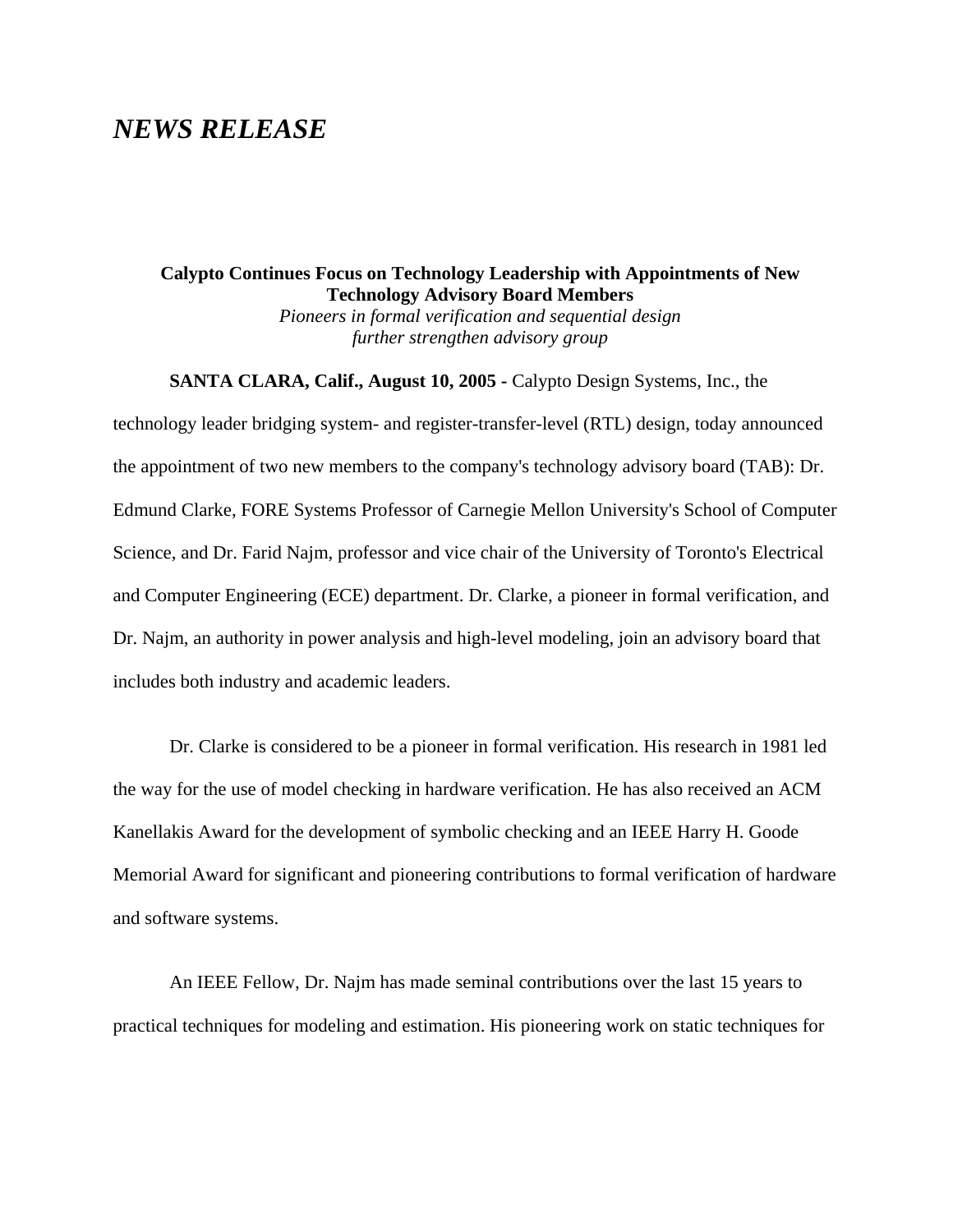power analysis and high-level modeling are part of industrial practice today. His current research is focused on emerging problems in the areas of power, timing, and variability.

"Calypto continues to invest heavily in the expertise, technology, and methodology needed to help designers fully capitalize on the benefits of high-level design," said Devadas Varma, CEO of Calypto Design Systems. "We're delighted Dr. Clarke and Dr. Najm will lend us their decades of expertise to not only help us speed the industry's migration to higher levels of design abstraction, but also address the difficult verification challenges of today."

"Calypto has started on a very innovative technology path that solves real customer problems," stated Dr. Clarke. "I'm pleased to join Calypto's TAB and contribute to their technology direction."

"One of the next shifts in design is to utilize sequential changes to meet timing and power requirements," said Dr. Najm. "I'm looking forward to close collaboration with Calypto to meet the verification challenges of these sequential changes."

As designers move to higher levels of abstraction, Calypto's technology and SLEC family of products help ensure a match between RTL and high-level design implementations. Calypto's SLEC also verifies the functional equivalence between two versions of an RTL design. Calypto's technology advisory board was formed in 2003 to provide Calypto's engineering and methodology teams with appropriate technology direction and feedback from both the academic and end-user sides. Other members of the Calypto TAB include Dr. Magdy Abadir, Freescale Semiconductor, Bruce Beers, previously with IBM Microelectronics, Dr. Tim Cheng, UCSB, Dr. Masahiro Fujita, University of Tokyo, and Dr. Rajesh Gupta, UCSD.